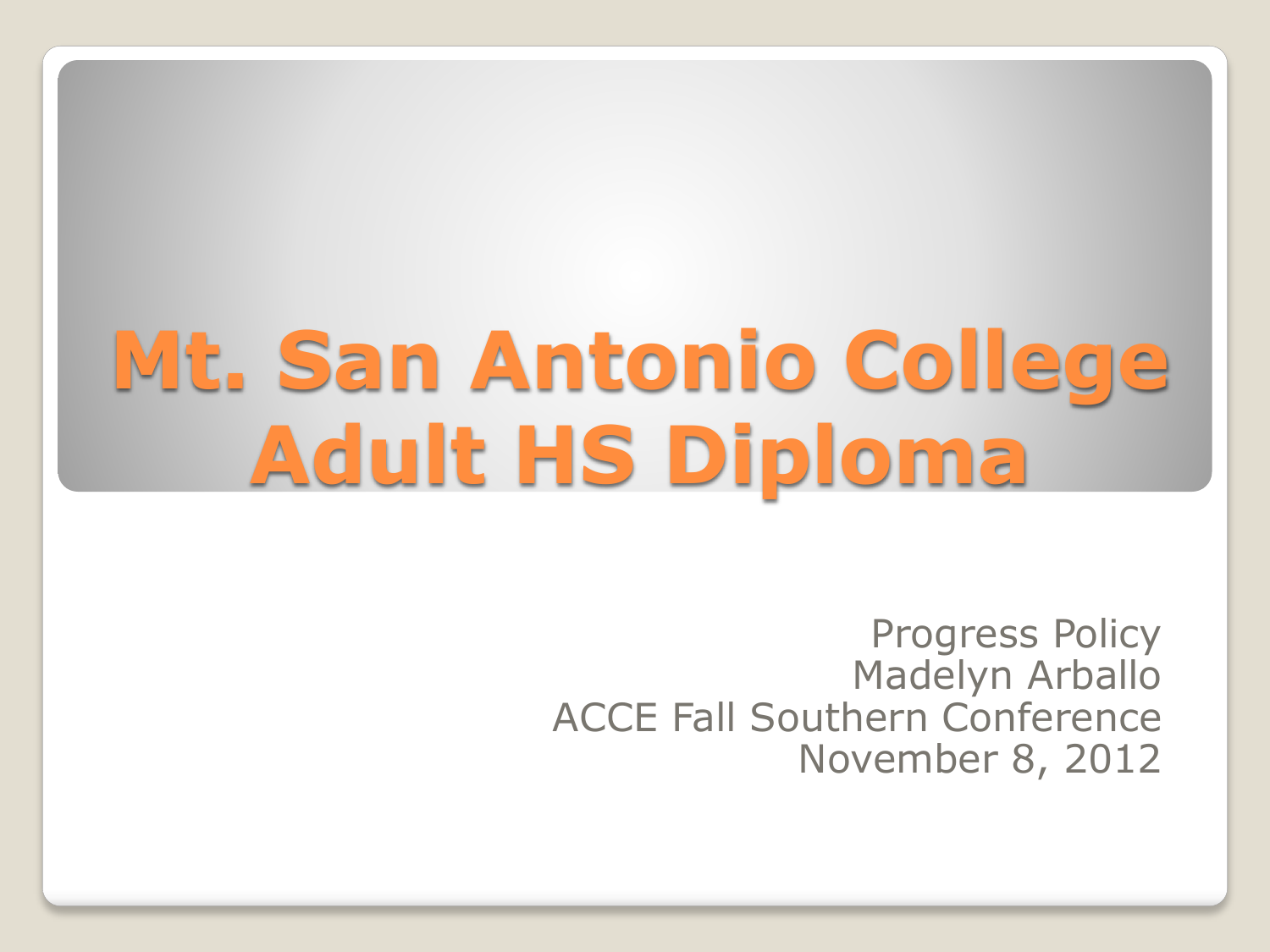### **The Matter of Progress**

#### **Issue**

o Faculty and staff dedicated time and effort to students who were attending large numbers of hours without demonstrating academic progress

### **• Reality**

- o No requirements for academic progress existed
- oStudents who were not making progress did not necessarily exhibit poor conduct
- oStudents needed more structure and accountability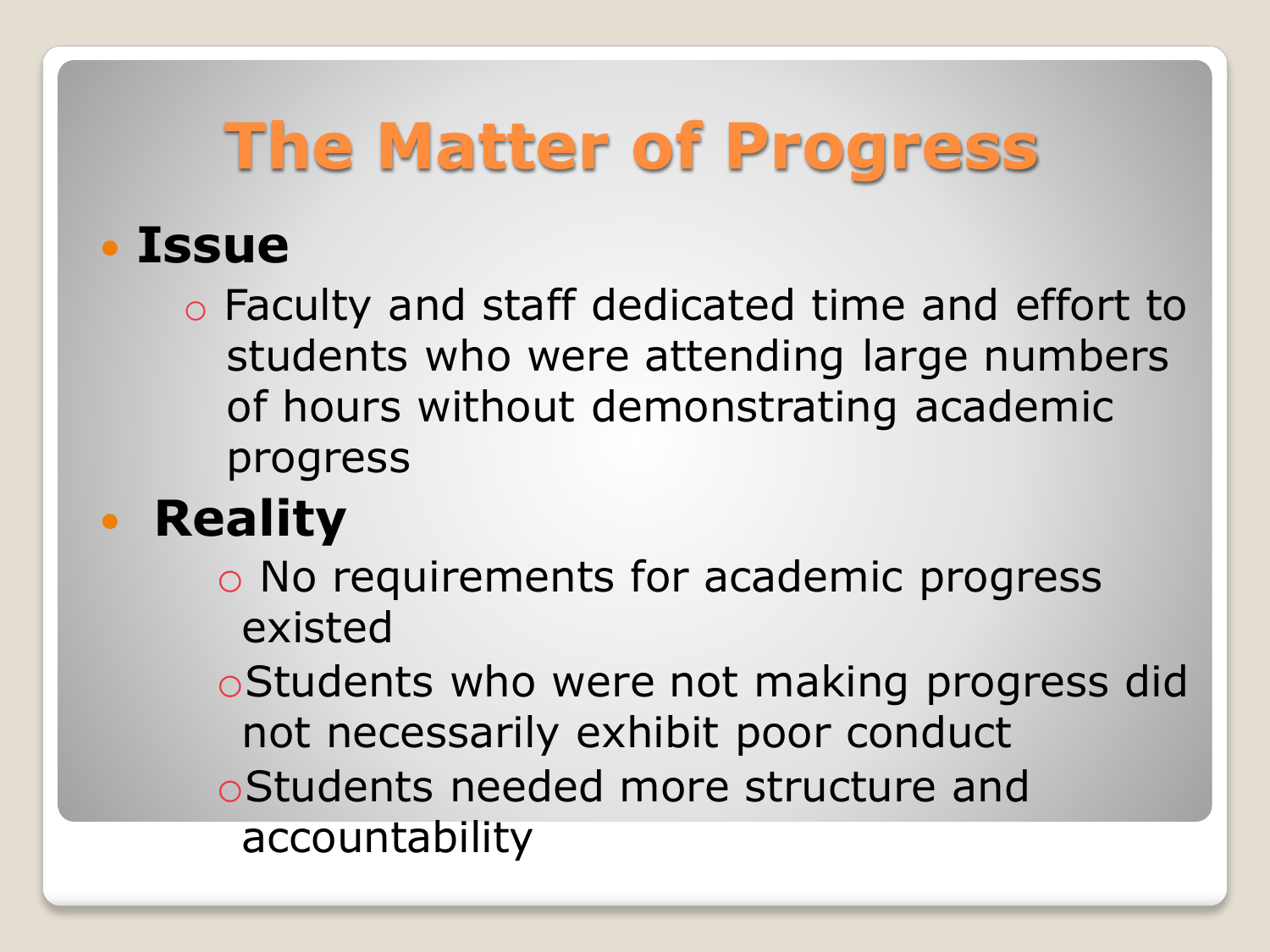### **Impact of Low Progress**

- Affected the overall progress and completion rate of the program
- Took resources from other students
- Created a sense of powerlessness among the faculty
- Some students had a false sense that they were making progress (i.e., earning credits) by simply accumulating attendance hours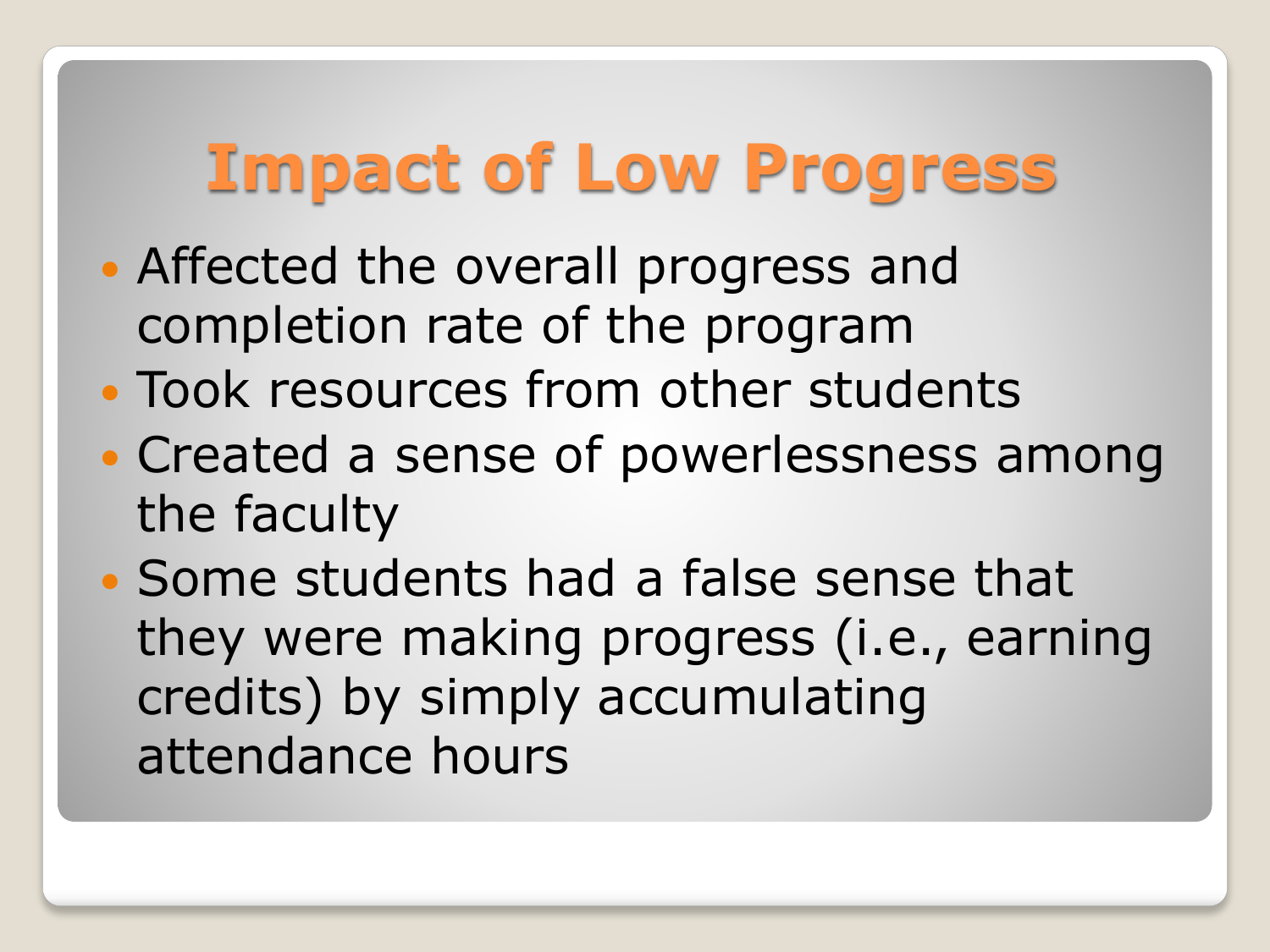### **Progress Policy**

- Drafted in Fall 2009 by Adult Secondary Program faculty and staff
- Presented to the Mt. SAC Student Preparation and Success Council (SP&S)
- Edited draft based on SP&S input
- Approved as an Academic Policy by SP&S Council in March 2010, the Academic Senate in April 2010, and received Board approval in May 2010.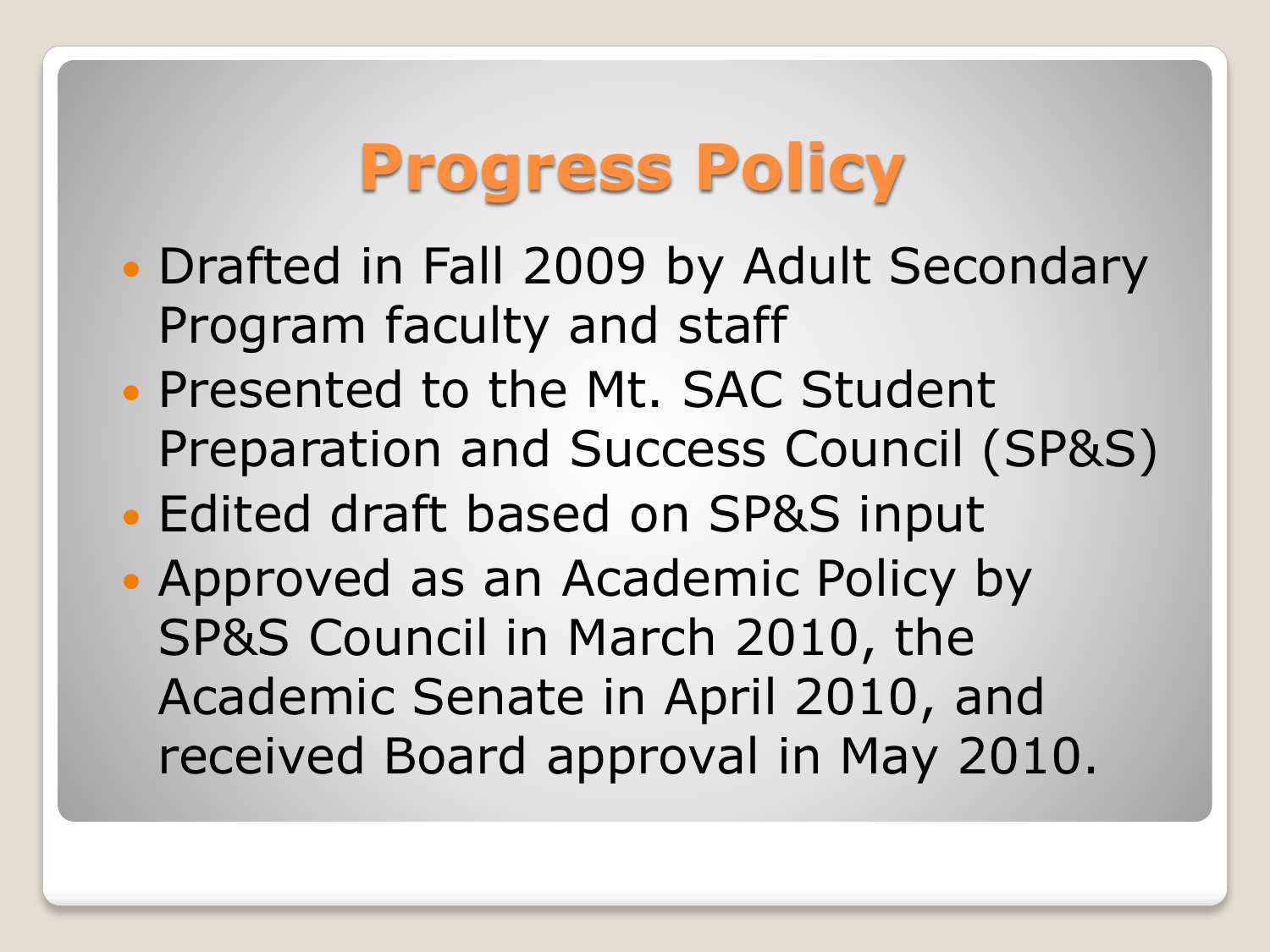# **Progress Policy guidelines**

#### **Objective**

o Students should complete a minimum number of high school credits within 100 hours of attendance.

#### **Progress Requirements**

o Students must earn a minimum of five (5) credits for every 100 hours of attendance.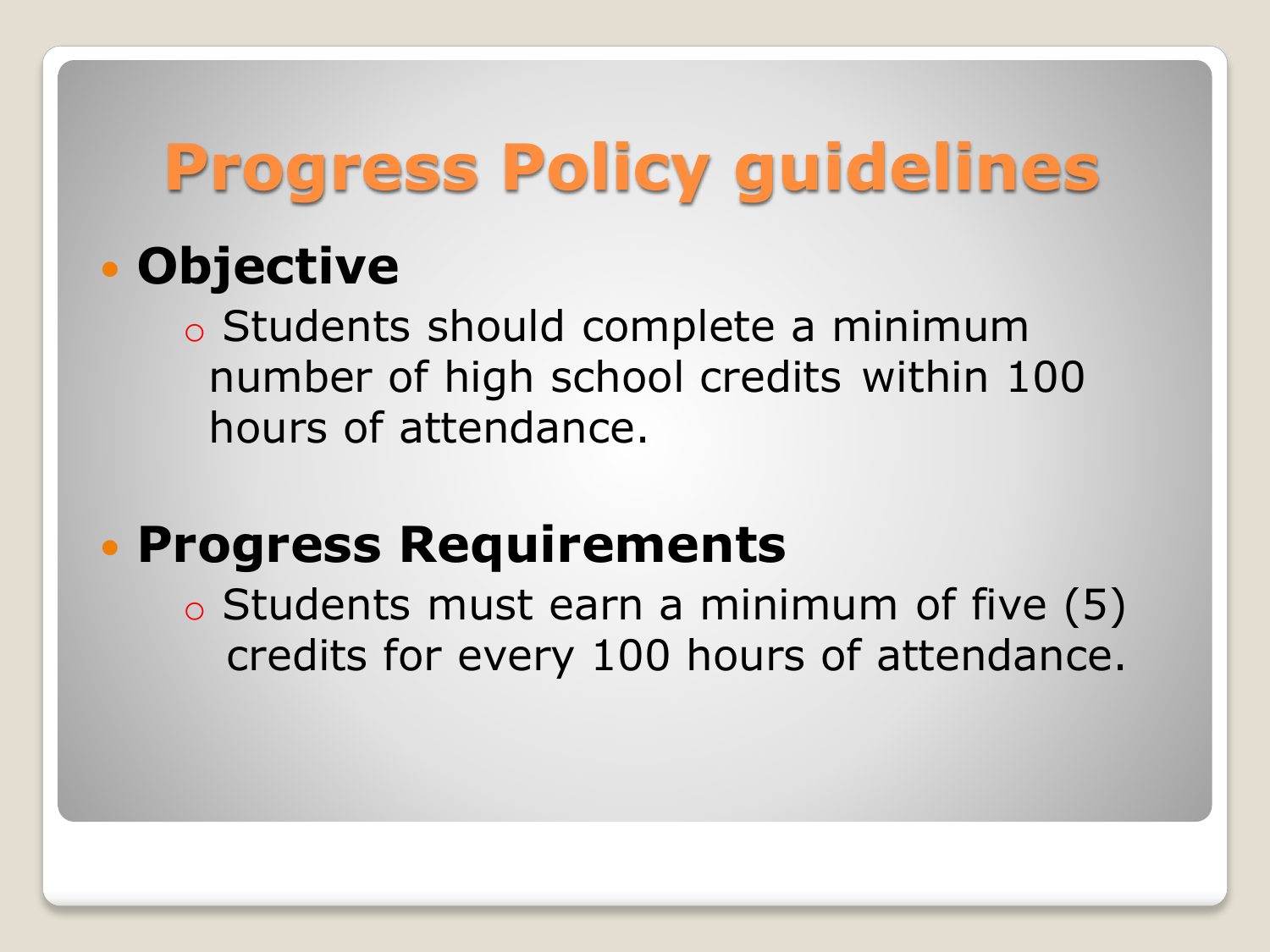### **Prescribed Intervention Stage 1**

- Student reaches 100 hours of attendance without completion of course
	- oMandated to meet with a counselor (cannot enter class)
	- oIdentify barriers to completing credits
	- oSuggest interventions to completing credits
	- oIssue Prescribed Intervention form to student with date of completion listed
	- oDuration of Stage 1 40 hours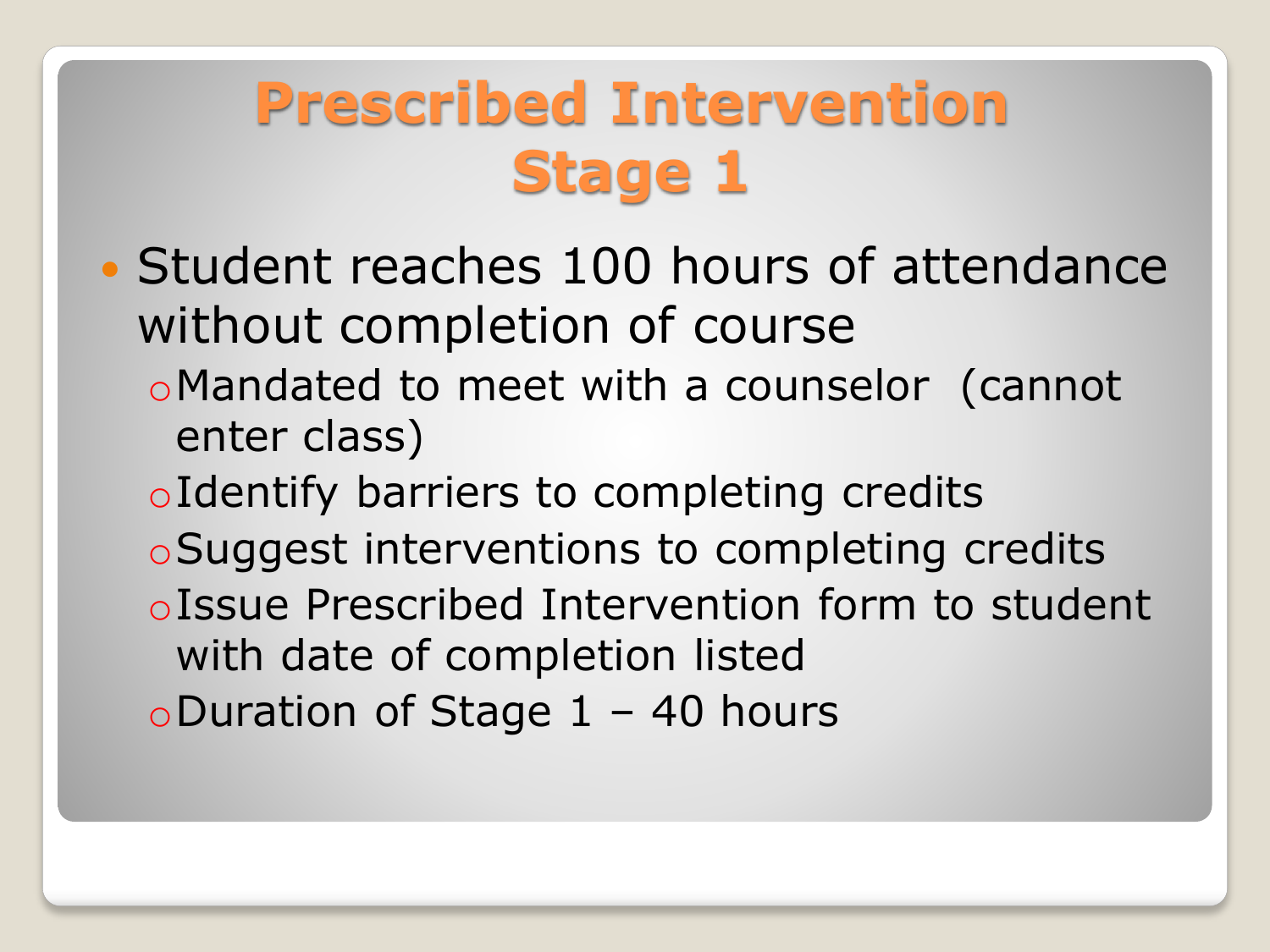# **Probation – Stage 2**

- Student has passed the PI stage of 40 hours without completing the course oBlocked from attending class
	- o Assistant Director or HS Supervisor issues contract
	- oDuration of the stage 1– 40 hours
	- oMandated actions during the contract (tutoring, counseling meeting, instructor check-ins)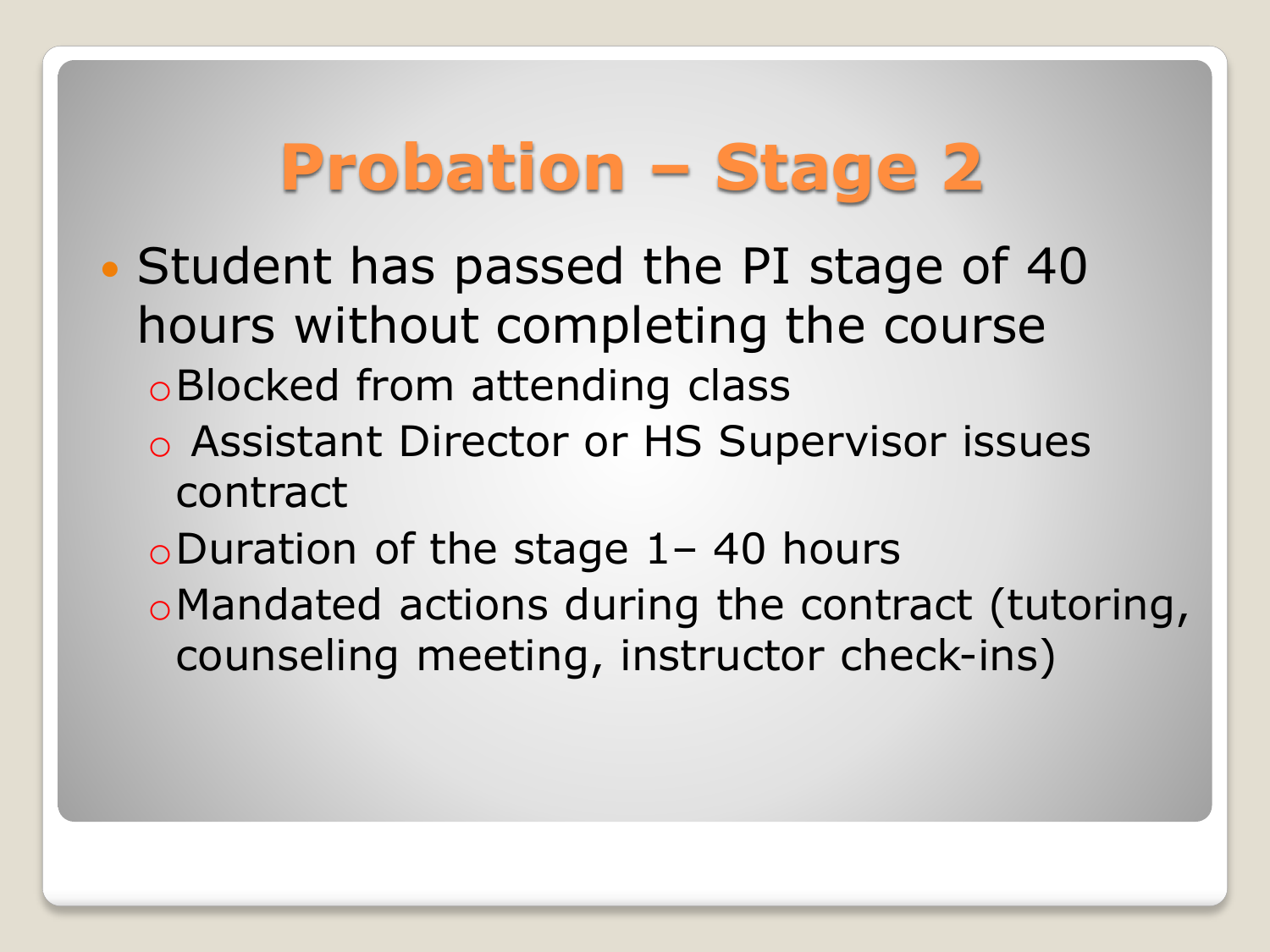# **Academic Dismissal – Stage 3**

- Student has not completed the course after the Probationary Stage
- Dismissed for 200 hours (400 hours if second dismissal) or about 10 weeks.
- Upon return, sign a contract to complete course in agreed upon hours.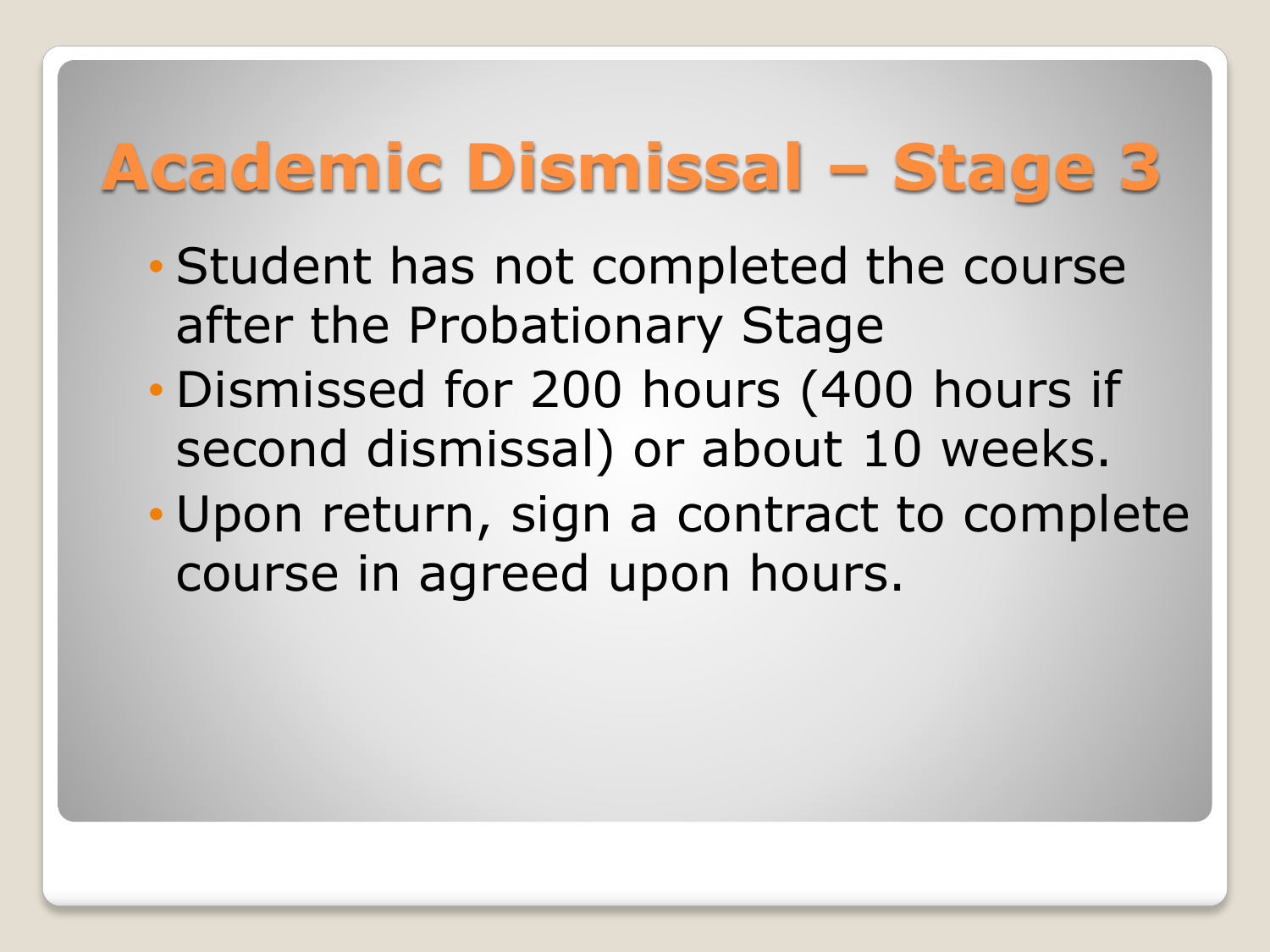### **Challenges/Impact Year 1 – 2010-11**

• Record keeping in an open/entryopen/exit program!



- Communication between faculty, counselors, and program staff
- Student dissemination and awareness
- Initially did not intend to include special needs, disabled, or ESL students in the progress policy, but had to apply policy to them due to college policies.
- Loss of students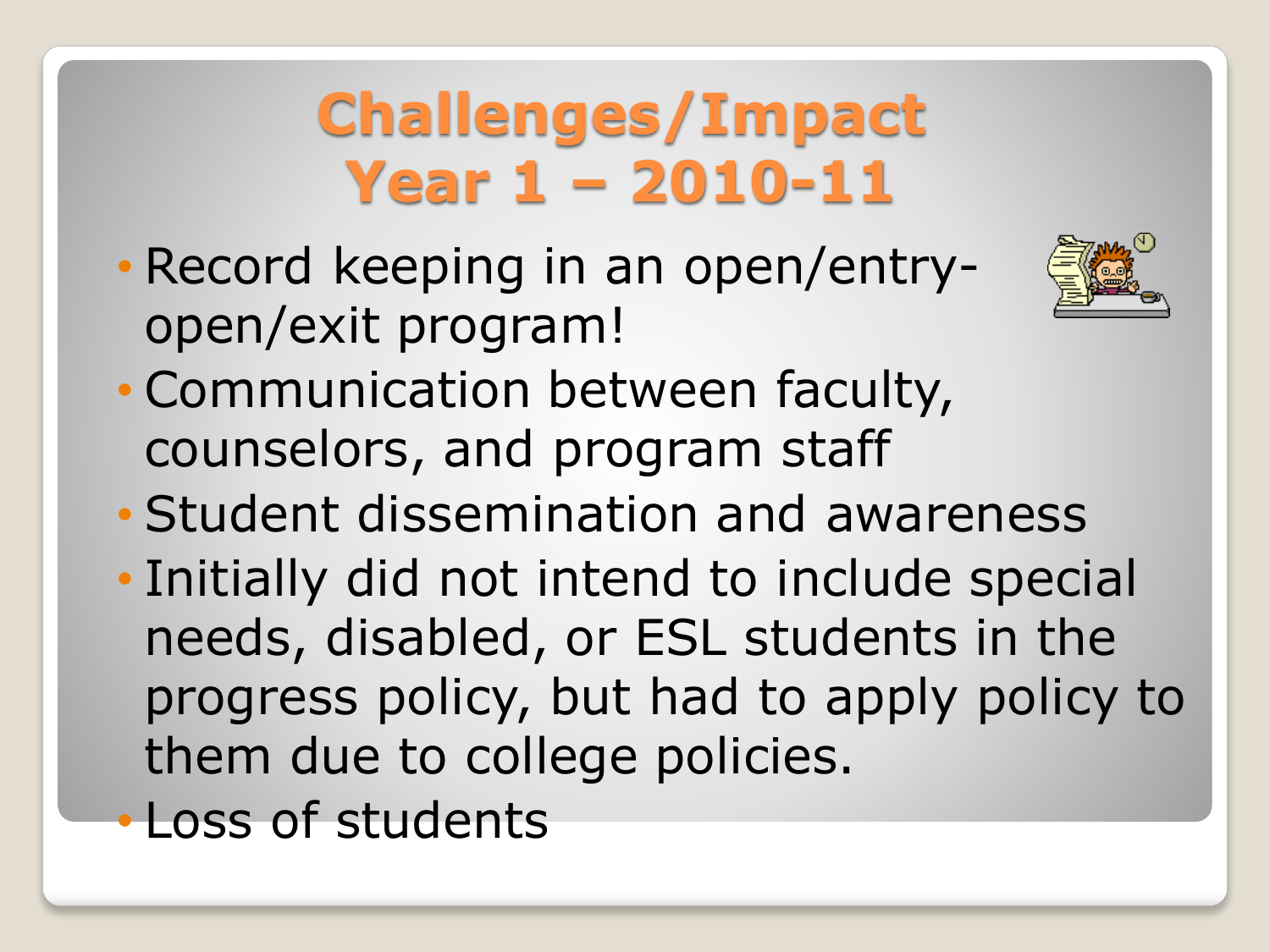### **First Full year of Implementation 2011-12**

- Record keeping processes established
- Applied policy to all students regardless of their status
- Communication refined
- Continuous check-ins with office, program, and instructional staff
- Student awareness of policy grew
- Observation by faculty of increased student focus on completion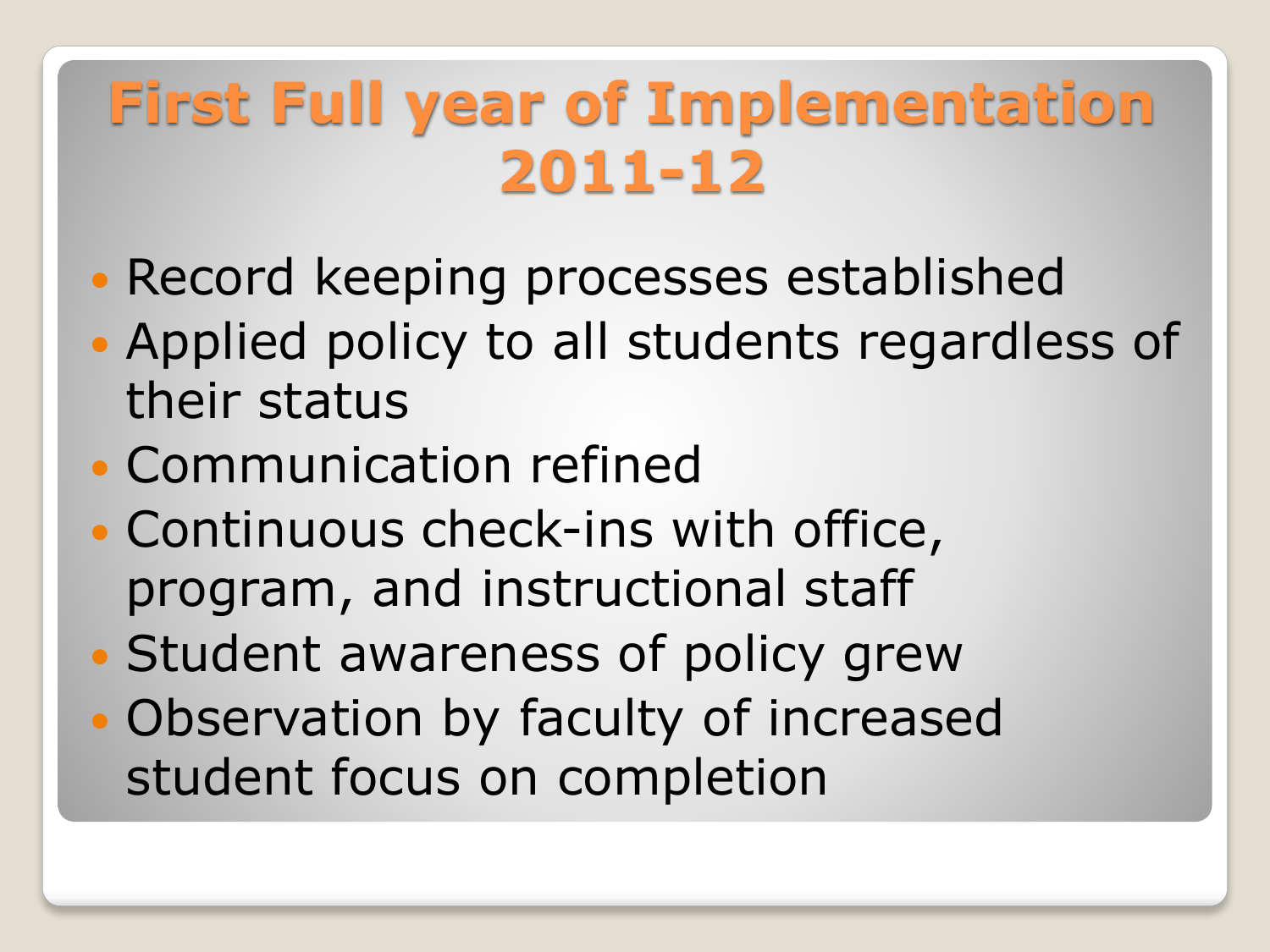# **Outcomes 2011-12**

- 119 students subject to Progress Policy
- 93 courses completed within the academic year by students on the PP
- 78% course completion rate for PP students
- Good retention and good success rates
- General population of AD students 41% course completion rate
- 5 dismissals; 4 returned; 4 completed course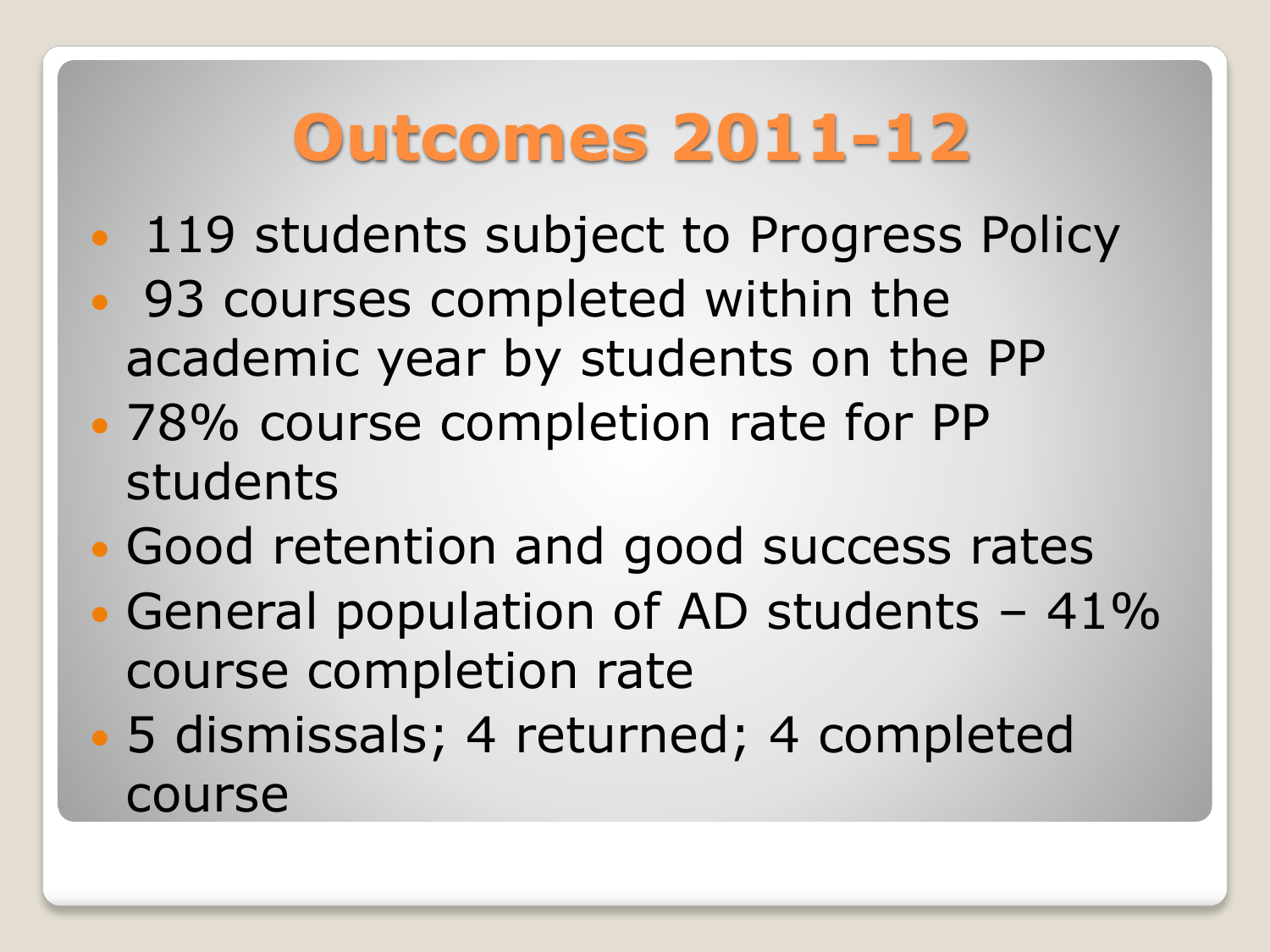### **What's Next?**

- Collect a variety of data on the PP and student trends
	- o Stages of intervention
	- o Completion points
	- o Subjects with most PP students
	- o Student input/surveys on PP
	- o Investigate impact on completion of diploma